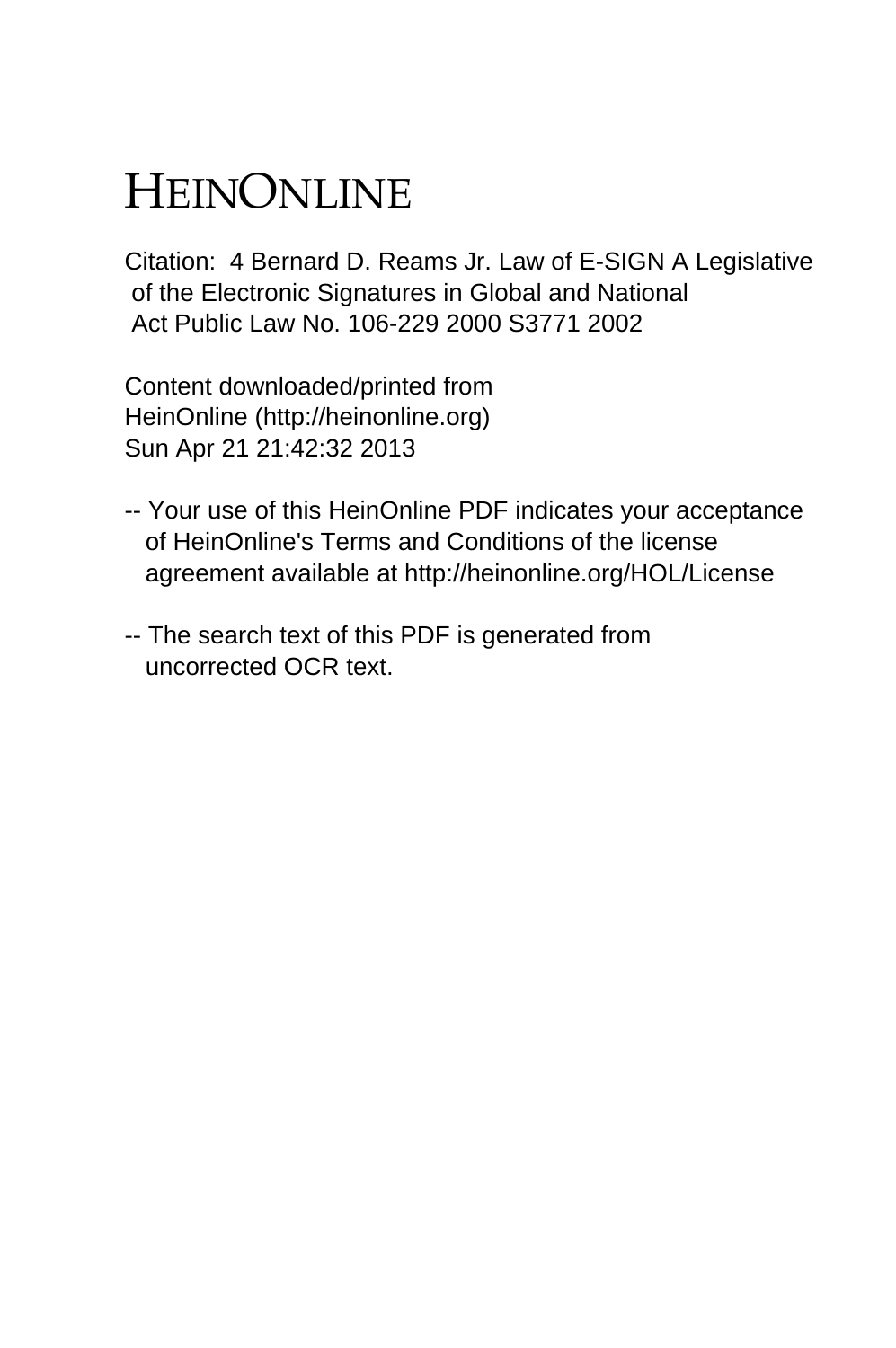pus, designed in 1875 by Frederick Law there.<br>Olmstead. The 19th-century state mental Mr. Kidder is not ambivalent about North<br>hospital is now abandoned. The poet Sylvia ampton, but he is not foolish, either, "It's Plath, an undergraduate at Smith in the got problems, of course," he said, reciting 1950's, wrote to her mother of walking in the the national roster of gang crime and homeevening to a professor's **house** for a cocktail **leness** and a drug problem in the local

town. side streets flowing into it, like a third vorite spot opposite the restored train sta river. "Thern **are** some magical things about **tion, now** Spaghetti Freddy's. drinking a this that couldn't have been planned." Mr. Diet Coke. Sitting in the dimly lighted, yel-Kidder said. speaking of the setting's **majes-** low-wood-panealed tavern, with its etched tic gait. "This broad sweep that Main Street Budweiser mirror, painting of Smiett Kelly makes, it makes simply because of the to- and **silent** blinking jukebox was like being pography. before **you had** earth-moving inside a Christmas tree at night. "And what

creative real estate developers and resident **pItal.** closed **ito** doos years ago." ploneers who discovered and reInvented *its* Wayne Feiden, the planning dirertor. ron Matter infrastructure. It is an architectural curred. "Whenever you see polls in Money<br>protine: with restoration and new, entertain-<br>magazine and the rest, about the best towns,<br>ment-oriented businesses. the low brick we n Discussions when the discussion in the life of the contract the discussion of Decomposition and a Gothic chess set of city being a boomtown was that well-paid professions and a Gothic chess set of city being a boomtown was apartments above the shops. stimulating there for its charms, would **move on,** ftrusspartinums show the using state and the transfer for its enterins, women into starting in the state life at night. The crosswalks at the transd from feeling underpaid. This why they intersection of Main and King streets, w spill momentarily into the square. **of a place is not in its skin-it is in its peo**<br>spill momentarily into the square. **of a place is not in its skin-it is in its peo** 

Factory town retooled by the wish list of the are, he contends the generation. A bookshop's magazine distribute generation. A bookshop's magazine distribute of a piece of a piece of a piece of a piece of a piece of a piece latte generation. A bookshop's magazine dis- Mr. Kidder's "Home Town" hero is a nahave offers an informal census of the who, as the book concludes. leaves<br>have map offers an informal census of the who, as the book concludes. leaves<br>Raygun, Natural History, Birdwatcher's D1- his "nick-names," as Mr. Kidd

easy," Mr. Kidder said, crossing the intersec- at the gym that I go to."<br>tion of Main and King as the crosswalks Mr. Kidder was back at his house, not the her beep-beeped like Saturday cartoon char-<br>home built for a professional couple in Am-<br>acters. To the cittenry, it appeared to herst and chronicled in his 1985 book.<br>produce genuine wonderment—rainbow- "House," but a conv

**town.** including a town with a native papa- Kidder recalled. "He said. 'You don't rememlation. As Mr. Kidder writes, the kidder recalled, restaid, fou don't remem.<br>lation. As Mr. Kidder writes, the ber me, do you?' I said no. He said, 'Well.<br>"Gentrification Is War" graffito, written arrested you for speeding prominently on a building downtown, i **now** An electric miner began clattering in a bowl. together like a couple in a brokered mar- minis guy with a sniny dome had been a together like a couple in a brokered mar- curly-haired cop then." Mr. Kidder said. "I roge that may or may never grow into love, remember that after he gave me the ticket<br>riage that may or may never grow into love, remember that after he gave me the ticket<br>"Hamp." or native Northampton, shops on he said, 'H Trainy. In the Strip of King Street as it leaves fown at  $M$ . Kidder smiled at the recollection; Mr. Richard Street as it leaves fown at  $M$ . Kidder smiled at the recollection; Mr. Richard Street as it leaves for the revi

vides the artery.<br>"In all of downtown, I don't think you can when a socket went, I don't think you can<br>buy a socket wenth, "Anyway, he said, "Why don't you come<br>buy a socket wenth," Mr. Kidder said. out and ride with me some night?" He said<br>"When you look at old pictures, there wer

nothing but hardware stores."<br>
The use of the store is in the store of the store in the secarce of its newcomers, Northampton is bised." It was of course, Northampton.<br>
It is big, little place, pressured by the demands<br>
of ment, a place begins to go dead." Mr. Kidder THE PROTECT ACT<br>said, walking on Pleasant Street, where  $M_T$  McCAIN Mr. President main, a piace segme of Street, where<br>many single-room occupancy houses re-<br>many single-room occupancy houses re-<br>main—a short block from Main Street's con-<br>sumer circus. Local government has kept liable On-Line Transaction

*April 15, 1999* **CONGRESSIONAL** RECORD-SENATE institution: Amherst College, Hampshire them there to enforce the town's economic<br>College, Mount Holyoke College, the Univer- heterogeneity. "You've got to have this ten-<br>sity of Massachusetts and, sitting at the sion. You

party, "listening to the people screaming." schools that is conspicuous for the state. He had in Street bends slowly through the was at the bar of the Bay State Hotel. a faposition. Using the case of the state of the text of the cover is jobs." Said Mr.<br>Northampton's recent history has a famil- Kidder, who is self-employed. "Northampton's recent history has a famil- Kidder, who is self-emplo

traffic in four directions, letting strollers Kidder makes a strong case that the beauty For the casual eye, it can look more like a pie. They are the simple and dramatic acts<br>marketing concept than a place to live-a and the descriptive faces of his book. They

large gay and lesbian population. Speaking of Northampton. "And then I ran<br>"It's tempting to parody, but it's too into this cop," he said. "Tommy O'Connor.

certain the citizenry, it appeared to insist and chronicled in his 1995 book. A<br>produce genuine wonderment-rainbow- "House." but a converted creater parameter and charge have a<br>pair of a minimum base of the series and loca

In equiposity as very gregarious guy." Tommy's a very gregarious guy." Mr.<br>
"Tommy's a very gregarious guy." Mr.<br>
Krider recalled. "He said, "You don't remem-<br>
ber me, do you?" I said no. He said, "Well." but me, to your I said towns a greated you for speeding five years ago."<br>An electric mixer began clattering in a bowl.<br>"This guy with a shiny dome had been a a<br>curly-haired op then." Mr. Kidder said. "I remember that after

age Commerce and Trade," the PRO-<br>TECT Act. This legislation seeks to<br>promote electronic commerce by enpromote couraging and facilitating the use of<br>encryption in interstate commerce<br>consistent with the protection of United States law enforcement and national security goals and missions. During the last Congress, there was a

very intense debate surrounding the encryption issue. That debate, as with any discussion regarding encryption technology, centered around the chal-lenge of balancing free trade objeetives with national security and law enforcement interests. There were various pro-<br>ment interests. There were various pro-<br>prosals put forward. None, however,<br>end, the debate became polarized, as<br>many became entrenched upon basic<br>many became entrenched upon basic<br>p

process of the control of the control of the box any objective to get outside<br>the box of last year's debate. In the past, balancing commercial and na-<br>tracted as a zero sumercial and na-<br>tracted as a zero sum game, as if t **est** was at the expense of national **secu-**rity, or vice versa. This is simply not the case. Certainly, advanced encryption technologies present a unique set of challenges for the na-tional security and law enforcement community. However, these challenges are not insurmountable. What the PROTECT Act does, is to

what the FROTECT ACC does, is to<br>lay out a forward-looking approach to<br>encryption exportation, a course that puts into place a rational, fact-based<br>procedure for making export decisions,<br>that places high priority on bringing<br>the national security and law enforce-<br>ment community up to speed in a digment community up to speed in a dig-<br>ital age, and that ultimately provides a<br>national security backstop to make certain that advanced encryption products do not fall into the hands of those who would threaten the national secu-rity interests of the United States.

Title I of the legislation deals<br>Title I of the legislation deals with<br>domestic encryption. The bill estab-<br>lishes that private sector use. development, manufacture, sale, distribution<br>and import of encryption products,<br>standards and services shall be voluntary and market driven. Further, the government is prevented from tying encryption used for confiden-tiality to encryption used for tiality to encryption used for<br>authentification. It is established that it is lawful for any person In the United States, and for any U.S. person in a foreign country, to develop, manufacture, sell, distribute, import, or use any encryption product. The PROTECT Act prohibits manda-

tory government access to plaintext. The bill prohibits the government from standards setting or creating approvals or incentives for providing government access to plaintext, while preserving existing authority for law enforcement and national security agencies to ob-tain acess to information under existing law, Title II of the legislation deals with

government procurement procedures.

HeinOnline -- 4 Bernard D. Reams, Jr., Law of E-SIGN: A Legislative History of the Electronic Signatures in Global and National Commerce Act, Public Law No. 106-229 (2000) S3771 2002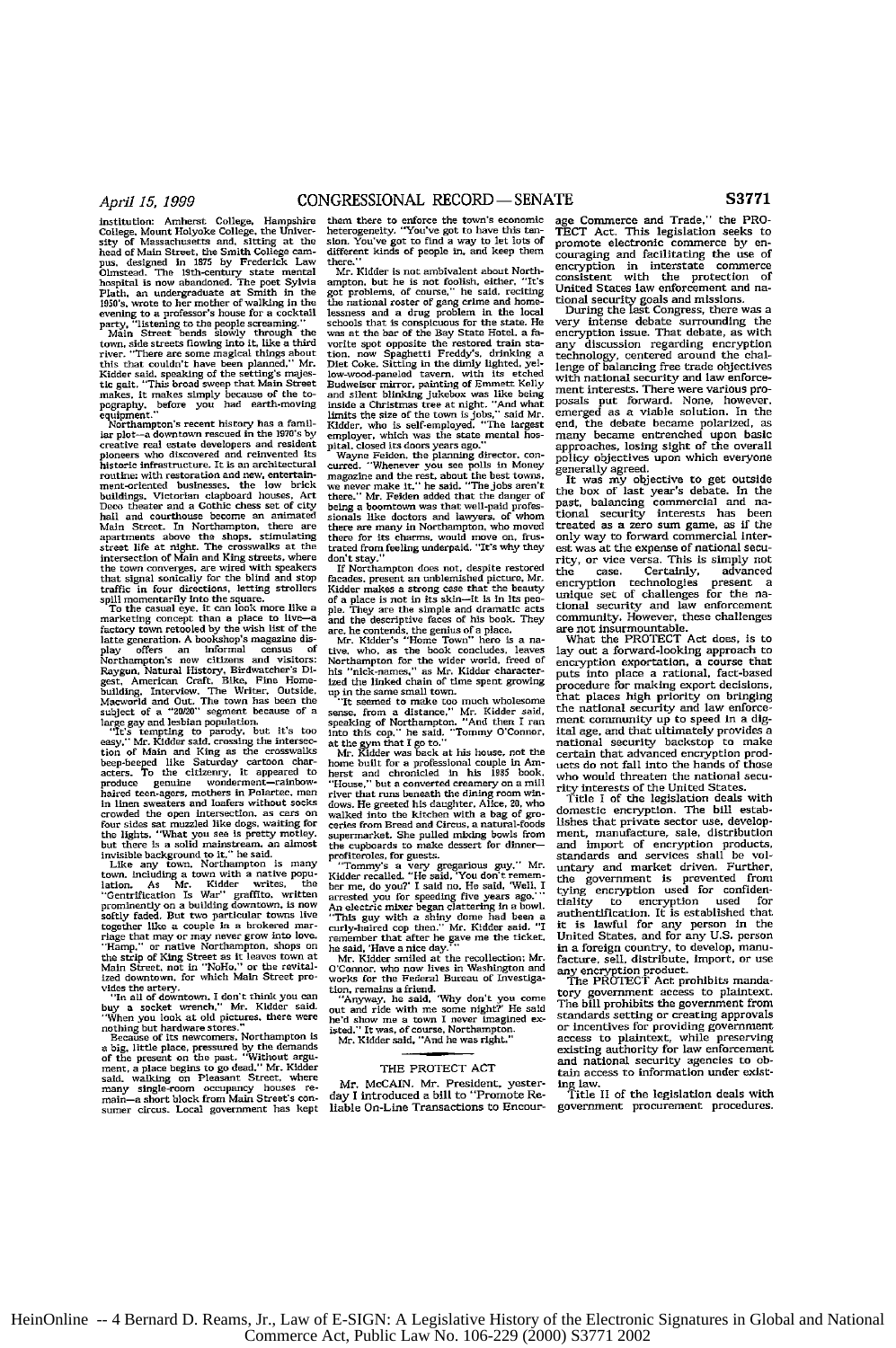**S3772**

The bill makes clear that it the policy of the Federal gov to permit the public to inter; the government through commet<br>networks and infrastructure as tect the privacy and security electronic communications **an** information obtained **by** the pu The Federal government is

aged to purchase encryption products for its own use, but is required to ensure that such products **wil** operate with other **con** encryption products, and the ment is prohibited from requir zens to use a specific encryption prod**uct** to interact with **the** governm Title II of the PROTECT Act

izes and directs NIST to com tablishment of the Advanced E Standard by January **1.** 2002, the bill ensures the process is the private sector and open ment. Beyond the NIST role I lishing the *ABS,* the Commerce ment is expressly prohibited fi ting encryption standards-U.S. export controls-for priva puters.

A critical component of th TECT Act is improving the ment's technological cap; Much of the concern from **law** mater of the content manner and in rooted in the unfortunate real the government lags despera hind in their understanding vanced technologies, and their to achieve goals and missions digital age. This legislation expands **NI**

formation Technology Laborat ties to include: (a) obtaining tion regarding the most curre<br>ware, software, telecommun and other capabilities to understand how to access information transmitted across networks; **(b)** research developing new **and** emergin niques and technologies to **f** access to communications **a** tronic information; **(c)** research developing methods to detect and prevent unwanted intrusions **int** mercial computer networks; (d) providing assistance in respondin formation security threats at quest of other Federal agencies enforcement; (a) facilitating th opment and adoption of "best is<br>tion security practices" betw<br>agencies and the private sector.<br>The duties of the Computer

Security and Privacy Board panded to include providing a **fr** communication and coordina: tween industry and the Federal ment regarding information issues, **and** fostering dissemin general, nonproprietory **and** fidential developments in In information security technol appropriate federal agencies. Title V of the legislation de

the export of encryption products. The Secretary of Commerce is grand in the control of Commerce is grand in the control of the control of the control of the control of the control of the control of the control of the control of the control of the control of th jurisdiction over commercial<br>encryption products, except those spe-

shall be cifically designed or modified for mili- Boa<br>ernment tary use, including command and con- is g act with trol and intelligence applications. The that intercial legislation clarifies that the U.S. gov- avail **and** pro- ernment may continue to impose **ex-** prod of any port controls on all encryption prod- ever **d** stored ucts to terrorist countries, and ember- back **blic.** goed countries; that the **U.S.** govern- **reco** encour- meet may continue to prohibit exports **deci** products of particular encryption products to dend to en-specific individuals, organizations, to to merric country, or countries; and that not inter-country, or countries; and that not immercial encryption products remain all export controls imposed for any rea-

ong citi- son other than the existence of by<br>montrod encryption interpoduct. Encryption products utilizing a key present<br>ment. Encryption products utilizing a key present<br>gath of 84 bits or less are decondered<br>plete es- tr to com- encryption products to legitimate and trate to com-<br>neuthor responsible entities or organizations **AEC**<br>neuthor responsible entities or organizations **AEC**<br>Depart- and their strategic partners, including  $\frac{\text{AES}}{$ and their strategic partners, including<br>on-line merchants; encryption products ncluding sold **or** licensed to foreign governments ate **eon-** that are members of NATO, ASEAN. ei and OECD; computer hardware or computer software that does not itself progovern- vide encryption capabilities, but that en abilities. incorporates APIs of interaction with **expi** encryption products; and technical assistance or *technical* data associated with the installation and maintenance

tely be- of encryption products.<br> **get of ad-** The Commerce Department is re- get<br>
r ability quired to make encryption products dic in the **and** related computer services eligible **eni** for a license exception after a 15-day, like ST's In- one-time technical review. Exporters crea<br>tory du- may export encryption products if no on the<br>informa- action is taken within the 15-day pe- nolo.<br>nt hard- riod.

riod.<br>A formal process is established derstand whereby encryption products employ- ing nsmitted ing a key length greater than **64** bits cost ing and may be granted an exemption from **ex-** essa :g tech- port controls. Under the procedures **es-** into acilitate tablished by this legislation,<br>ad elec- encryption products may be exported<br>hing and under license exception if: the Secretary of Commerce determines that the product or service is exportable (d) pro- under the Export Administration Act, **M** g to **in-** or if the Encryption Export Advisory Mar the re- Board created under this At deter- miD and law mines, **and** the Secretary agrees, that Pro and haw intuits, who has devel-<br>informa- available, publicly available, or a com-<br>informa- available, publicly available, or a comen the parable encryption product is avail-<br>
able, or will be available in 12 months, and System from a foreign supplier. **and** are **ex-** As referenced, the PROTECT Act cre- is P

ates an Encryption Export Advisory tion be- Board to make recommendations re- **Con** govern- garding general, public and foreign **<sup>M</sup>** security availability of encryption products to<br>security availability of Commerce who must stat<br>noncon- make such decisions to allow an ex-<br>noncon- make such decisions to allow an exaporcant erption. The Secretary's decision is rial ogies to subject to judicial review. The Presi- **ric** dent may override any decision of the Board or Secretary for purposes of na-<br>als with Board or Secretary for purposes of na-<br>etcs. The tional security without judicial review. iced sole This process is critical. It ensures that mernial the manufacturer **or** exporter of an **(a)** encryption product may rely upon the

Board's determination that the product enerally or publicly available or a comparable foreign product is o a computation and the second the second that the second in the second is provided. Regardless of the second in minimization of the Secretary, the Presistic second the second of the Second in the second of the experiment by market-availability, and other rel-<br>evant information may be gathered and ented in order to ensue that such rininations are informed **and re**tional.

Any products with greater than a 64 ity products with greater than a deleter of<br>key length that has been granted<br>vious exemptions by the adminision are grandfathered, **and** decon-led for export. Upon adoption of the Four or spot that all and January **1,**<br>the Secretary must decontrol<br>yptlion products if the encryption<br>loyed is the AES or its equivalent.<br>Secretary from imposing any rering requirements **on** any yption product not subject to U.S. **irt** controls or exported under a **Ii**e exception. r. President, **as** I have stated, my

purpose in putting this legislation toover an putung uns registation to<br>the thinking that has become so in-<br>tive of the debate surrounding the<br>ryption export controls. I would<br>to commend the outstanding and tive leadership of Senator BURNS this issue. He is a leader on tech-**ogy** issues in the Senate, *and* has ed an invaluable role in developing approach. I look forward to workwith him, and our other original onsor in building the support nec-ry to **see** the PROTECT Act signed law during this Congress.

lATE SPECIAL COMMITTEE ON **HE** YEAR 2OOu TECHNOLOGY ROBLEM

r. BENNETT. Mr. President, on<br>ch <sup>25</sup>, 1999, the Senate Special Com-<br>tee on the Year <sup>2000</sup> Technology<br>blem published its rules of proce-<br>e. Also nublished was an overview of Committee's jurisdiction **and** au-ity. We publish today the corrected complete statement of jurisdiction authority of the Committee which rovided **by S.** Res. **208,** 105th Con-**as as** amended **by S.** Res. **231.** 105th grass, **and S.** Res. **7.** 106th Congress. **r.** President, I **ask** unanimous con-

restaent, a ask unanimous contribution and authority<br>tement of jurisdiction and authority<br>rinted in the RECORD.<br>nere being no objection, the mate-

was ordered to be printed in the<br>
ORD, as follows:

*S.* **Em. 208.** APRIL **2. 198.** *AS* AMENmo *.o1ed,*

**ION 1. ESTABLISHMENT OF THE SPECIAL**<br>COMMITTEE.<br>ESTABLISHMENT.-There is established a

**ial** committee of the Senate **to** be **known**